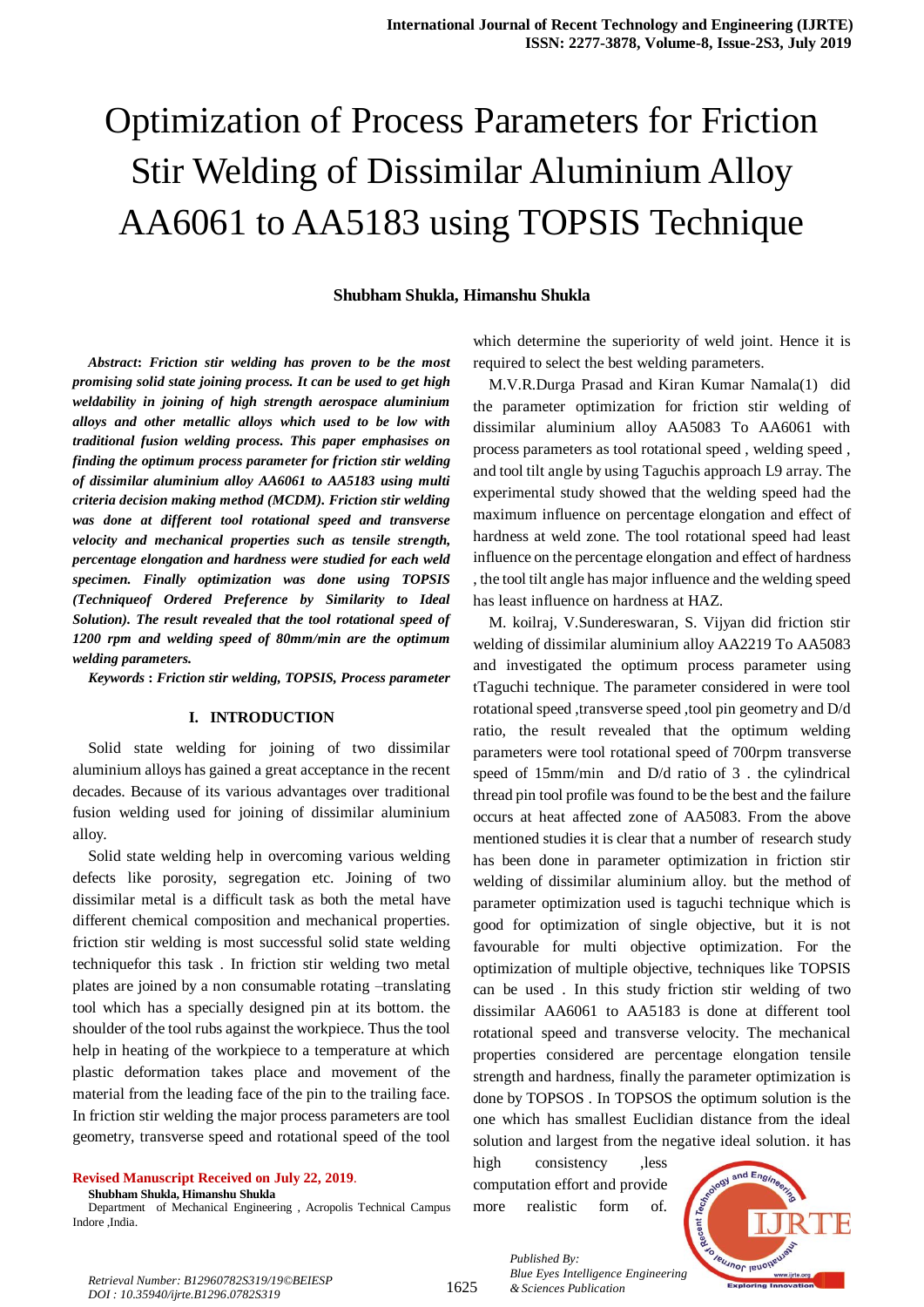## **Optimization of Process Parameters for Friction Stir Welding of Dissimilar Aluminium Alloy AA6061 to AA5183 using TOPSIS Technique**

modelling.

# **II. EXPERIMENTAL PROCEDURE**

Two plates of AA6061 and AA5183 of thickness 3mm were cut into dimension of 200x100mm using shear cutting machine and were welded by friction stir welding process. The process parameter are shown in the table 1and the weld samples are shown in fig. 1 below.

# **Table 1 : Process parameters values**

| <b>Welded sample</b> | <b>Tool</b> | <b>Tool</b> |
|----------------------|-------------|-------------|
|                      | rotational  | transverse  |
|                      | speed (rpm) | speed       |
| 1                    | 1500        | 80          |
| $\overline{2}$       | 1500        | 160         |
| 3                    | 1200        | 160         |
| $\overline{4}$       | 900         | 160         |
| 5                    | 900         | 80          |
| 6                    | 1200        | 120         |
| 7                    | 1200        | 80          |
| 8                    | 1800        | 80          |
| 9                    | 1500        | 120         |
| 10                   | 900         | 120         |



**Figure 1: Weld samples after friction stir welding**

# **1. Tensile test**

Tensile test samples weremade according to ASTM E8, on wire cut EDM machine with dimension of 32mm gauge length, 6mm width and overall length of 100mm.The tensile test specimen is shown in the figure below.



**Figure 2: Dimensions of tensile test sample**



**Figure 3 : Tensile test sample before tensile test.**

Tensile test was performed to evaluate the values of tensile strength and percentage elongation. The results of the tensile test are shown in the table 2 and graph below.



**Figure 4: Tensile test samples after tensile test.**

**Table 2: Tensile strength and percentage elongation values**

| <b>Weld sample</b> | <b>Tensile strength</b> | Percentage |
|--------------------|-------------------------|------------|
|                    | (N/mm <sup>2</sup> )    | elongation |
| $\cdot$ 1          | 142.68                  | 7.18       |
| $\overline{2}$     | 172.41                  | 12.5       |
| 3                  | 178.35                  | 12.18      |
| $\overline{4}$     | 59.45                   | 6.25       |
| 5                  | 130.80                  | 16.25      |
| 6                  | 178.36                  | 10.94      |
| 7                  | 148.63                  | 12.5       |
| 8                  | 178.35                  | 13.44      |
| 9                  | 166.47                  | 8.75       |
| 10                 | 160.52                  | 11.25      |

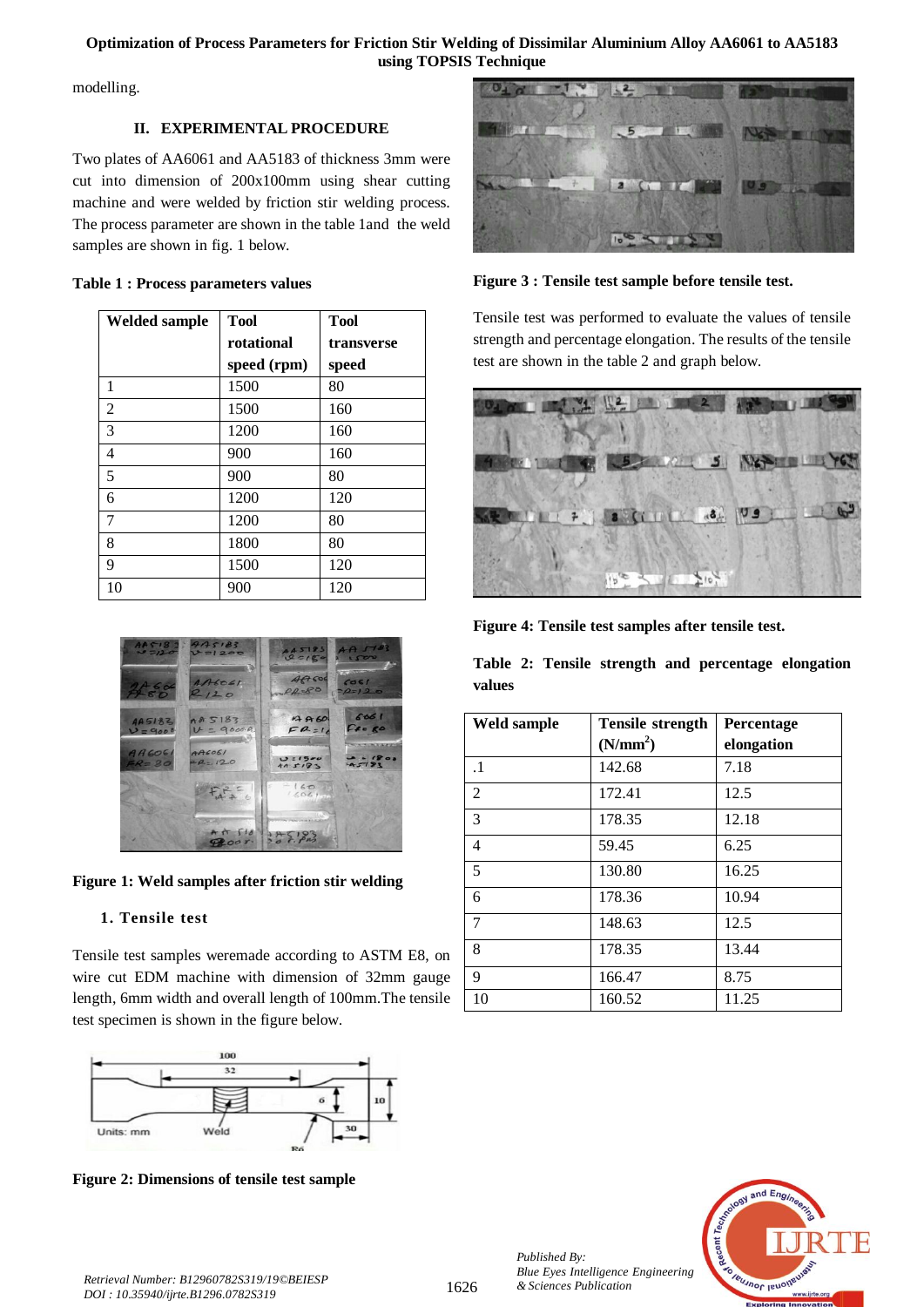

# **Figure 5: Tensile strength and percentage elongation of weld samples.**

## **Hardness Test**

The weld sample were undergone Vicker's hardness test .the result of the test are shown in the table 3 below.

#### **Table 3: Hardness values.**

| <b>Weld sample</b> | Hardness (HV) |
|--------------------|---------------|
| $\mathbf{1}$       | 62            |
| $\overline{2}$     | 59            |
| $\overline{3}$     | 61            |
| $\overline{4}$     | 53            |
| 5                  | 62            |
| 6                  | 57            |
| 7                  | 60            |
| 8                  | 59            |
| 9                  | 64            |
| 10                 | 56            |



**Figure 6: Hardness of weld sample.**

The process parameters were summarized in table 4.

## **Table 4: Summarized values of process parameters**

| Wel<br>d<br>sam<br>ple | Tool<br>rotational<br>speed<br>(rpm) | Tool<br>transvers<br>e speed | Tensile<br>Strengt<br>h<br>(N/mm <sup>2</sup> ) | Percentag<br>e<br>elongation | <b>Hardnes</b><br>s(HV) |
|------------------------|--------------------------------------|------------------------------|-------------------------------------------------|------------------------------|-------------------------|
|                        | 1500                                 | 80                           | 142.68                                          | 7.18                         | 62                      |
| $\overline{c}$         | 1500                                 | 160                          | 172.41                                          | 12.5                         | 59                      |
| 3                      | 1200                                 | 160                          | 178.35                                          | 12.18                        | 61                      |
| 4                      | 900                                  | 160                          | 59.45                                           | 6.25                         | 53                      |
| 5                      | 900                                  | 80                           | 130.80                                          | 16.25                        | 62                      |

| 6  | 1200 | 120 | 178.36 | 10.94 | 57 |
|----|------|-----|--------|-------|----|
|    | 1200 | 80  | 148.63 | 12.5  | 60 |
| 8  | 1800 | 80  | 178.35 | 13.44 | 59 |
|    | 1500 | 120 | 166.47 | 8.75  | 64 |
| 10 | 900  | 120 | 160.52 | 11.25 | 56 |

# **TOPSIS**

The following steps explain the procedure followed as follows*.*

**STEP 1:** Normalization of the values by using the equation1, table 5 shows the values square summation square root and table 6 shows normalized decision matrix.

## **Equation 1**

$$
n_{ij} = a_{ij} / \sqrt{\sum_{i=1}^{m} a_{ij}^2}
$$

wherei $=1,2,3...10$  and j= 1,2and 3. (i= No of sample, j= values obtained in each mechanical test,  $a_{ij} = i^{th}$  value of j<sup>th</sup> experimental run.)

#### **Table 5: values of squared summation and square root**

| weld          | Tensile<br>strength  | Percentage | <b>Hardness</b> |
|---------------|----------------------|------------|-----------------|
| sample        | (N/mm <sup>2</sup> ) | elongation | (HV)            |
| 1             | 142.68               | 7.18       | 62              |
| 2             | 172.41               | 12.5       | 59              |
| 3             | 178.35               | 12.18      | 61              |
| 4             | 59.45                | 6.25       | 53              |
| 5             | 130.8                | 16.25      | 62              |
| 6             | 178.36               | 10.94      | 57              |
| 7             | 148.63               | 12.5       | 60              |
| 8             | 178.35               | 13.44      | 59              |
| 9             | 166.47               | 8.75       | 64              |
| 10            | 160.52               | 11.25      | 56              |
| sum of square | 241725.3             | 1318.972   | 35261           |
| square root   | 491.6556             | 36.31765   | 187.7791        |

#### **Table 6: Normalized decision matrix**

| <b>Tensile</b><br>strength<br>(N/mm <sup>2</sup> ) | Percentage<br>elongation | <b>Hardness</b><br>(HV) |
|----------------------------------------------------|--------------------------|-------------------------|
| 0.290203                                           | 0.1977                   | 0.330175                |
| 0.350672                                           | 0.344185                 | 0.314199                |

**Jeusnor lenor** 

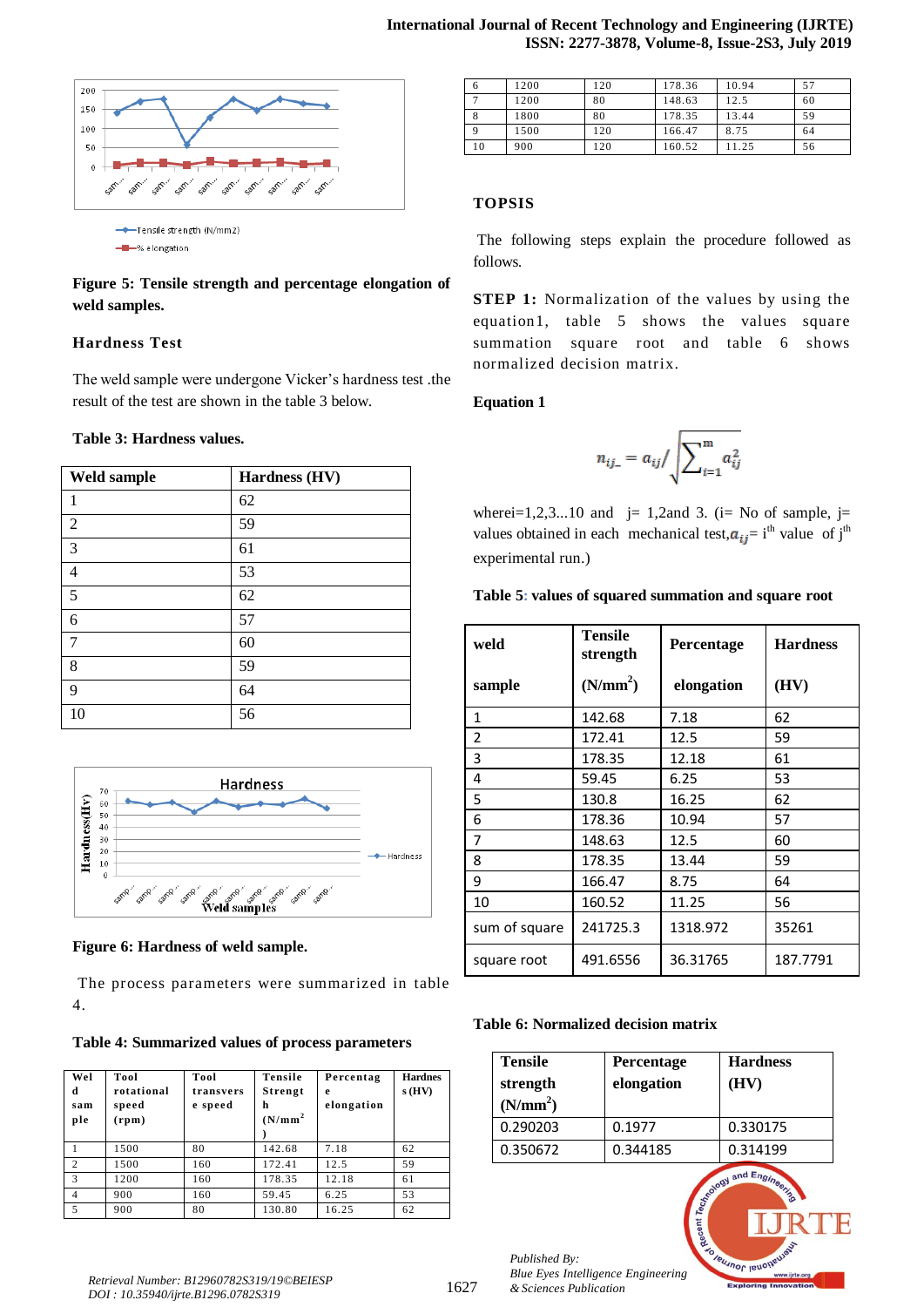## **Optimization of Process Parameters for Friction Stir Welding of Dissimilar Aluminium Alloy AA6061 to AA5183 using TOPSIS Technique**

| 0.362754 | 0.335374 | 0.32485  |
|----------|----------|----------|
| 0.120918 | 0.172093 | 0.282246 |
| 0.26604  | 0.447441 | 0.330175 |
| 0.362774 | 0.301231 | 0.919355 |
| 0.302305 | 0.344185 | 0.967742 |
| 0.362754 | 0.370068 | 0.314199 |
| 0.338591 | 0.24093  | 0.340826 |
| 0.326489 | 0.309767 | 0.298223 |

**Equation 5**

$$
S^+ = \sqrt{\sum_{i=1}^{10} ((r_{ij} - R_j^+)^2}
$$

**Equation 6**

$$
S = \sqrt{\sum_{i=1}^{10} ((r_{ij} - R_{J})^2}
$$

where, i=  $1,2,3...10$  and j=  $1,2,3$ 

#### **Table 9: values of Euclidian distance**

**STEP 2:**Weight normalized decision matrix was made using equation 2 as shown in table 7 and the weights are assigned to each value so that their sum is 1...Hence the value of the assigned weight is 0.333.

#### **Equation 2**

$$
r_{ij} = w_j \cdot n_{ij}
$$

#### **Table 7: Weight normalized decision matrix**

| <b>Tensile</b>       | Percentage | <b>Hardness</b> |
|----------------------|------------|-----------------|
| strength             | elongation | (HV)            |
| (N/mm <sup>2</sup> ) |            |                 |
| 0.087061             | 0.05931    | 0.099053        |
| 0.105202             | 0.103256   | 0.09426         |
| 0.108826             | 0.100612   | 0.097455        |
| 0.036275             | 0.051628   | 0.084674        |
| 0.079812             | 0.134232   | 0.099053        |
| 0.108832             | 0.090369   | 0.275806        |
| 0.090692             | 0.103256   | 0.290323        |
| 0.108826             | 0.11102    | 0.09426         |
| 0.101577             | 0.072279   | 0.102248        |
| 0.097947             | 0.09293    | 0.089467        |

**.STEP 3:** Ideal best  $(K^+)$  and the idealworst  $(K^-)$  values were determined using equation 3 as shown in table8.

#### **Equation 3**

$$
K^+ = \{ \text{Max } (r_{ij}) \mid j \in J \mid i = 1, 2, 3...9 \}
$$

## **Equation 4**

 $K^{\dagger} = \{\min(r_{ij}) \mid j \in J\}$  = 1, 2, 3...9} J= Beneficial attributes

## **Table 8: Ideal best and Ideal worst values**

| solution              | <b>Tensile</b><br>strength | Percentag<br>e | <b>Hardness</b><br>(HV) |
|-----------------------|----------------------------|----------------|-------------------------|
|                       | (N/mm <sup>2</sup> )       | elongation     |                         |
| Ideal best( $K_i^+$ ) | 0.108832                   | 0.134232       | 0.290323                |
| Ideal worst $(K_i)$   | 0.036275                   | 0.051628       | 0.089467                |

**STEP 4:** Euclidian distance was calculated from ideal best and ideal worst solution using the equation 5,6**.**as shown in table 9

| weld           | $\mbox{S}^+$ | $S-$     |
|----------------|--------------|----------|
| sampl          |              |          |
| e              |              |          |
| 1              | 0.206571     | 0.05225  |
| $\overline{2}$ | 0.198528     | 0.086251 |
| 3              | 0.195776     | 0.087903 |
| 4              | 0.233194     | 0.929078 |
| 5              | 0.193459     | 0.093866 |
| 6              | 0.046202     | 0.203686 |
| 7              | 0.035897     | 0.214405 |
| 8              | 0.197433     | 0.093883 |
| 9              | 0.198149     | 0.069672 |
| 10             | 0.205347     | 0.074224 |

**STEP 5:**Performance score is calculated using equation7and ranking is done,as shown in table

## **Equation 7**

$$
X_i\!\!=s^{\!\!\!\!\phantom{a}^\!\!}/(s^{\!\!\!\!\phantom{a}^\!\!} - s^{\!\!\!\!\phantom{a}^\!\!})
$$

#### **Table 10: Values of performance score and ranking**

| Weld           | Performanc | Rank           |
|----------------|------------|----------------|
| sample         | e score    |                |
| 1              | 0.201878   | 10             |
| $\overline{2}$ | 0.30287    | 7              |
| 3              | 0.309867   | 6              |
| $\overline{4}$ | 0.799364   | 3              |
| 5              | 0.326689   | 4              |
| 6              | 0.815107   | $\overline{2}$ |
| 7              | 0.856584   | 1              |
| 8              | 0.322274   | 5              |

**Leusnor lenois** 

*Published By: Blue Eyes Intelligence Engineering*